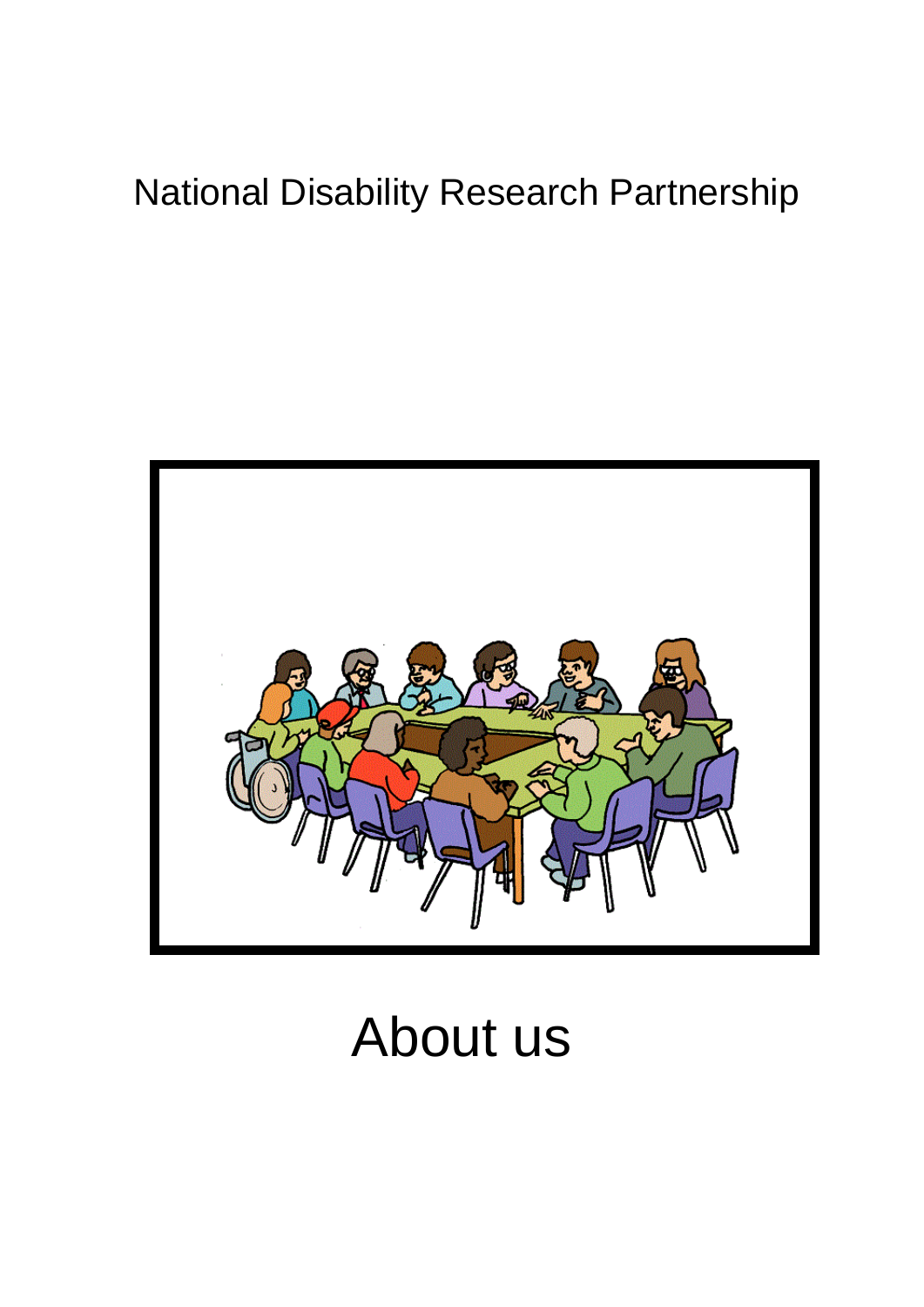



We are the

National Disability Research Partnership.

We will write **NDRP** when we talk about us.



We want good studies

- about people with disability
- for people with disability
- with people with disability.

We call this research.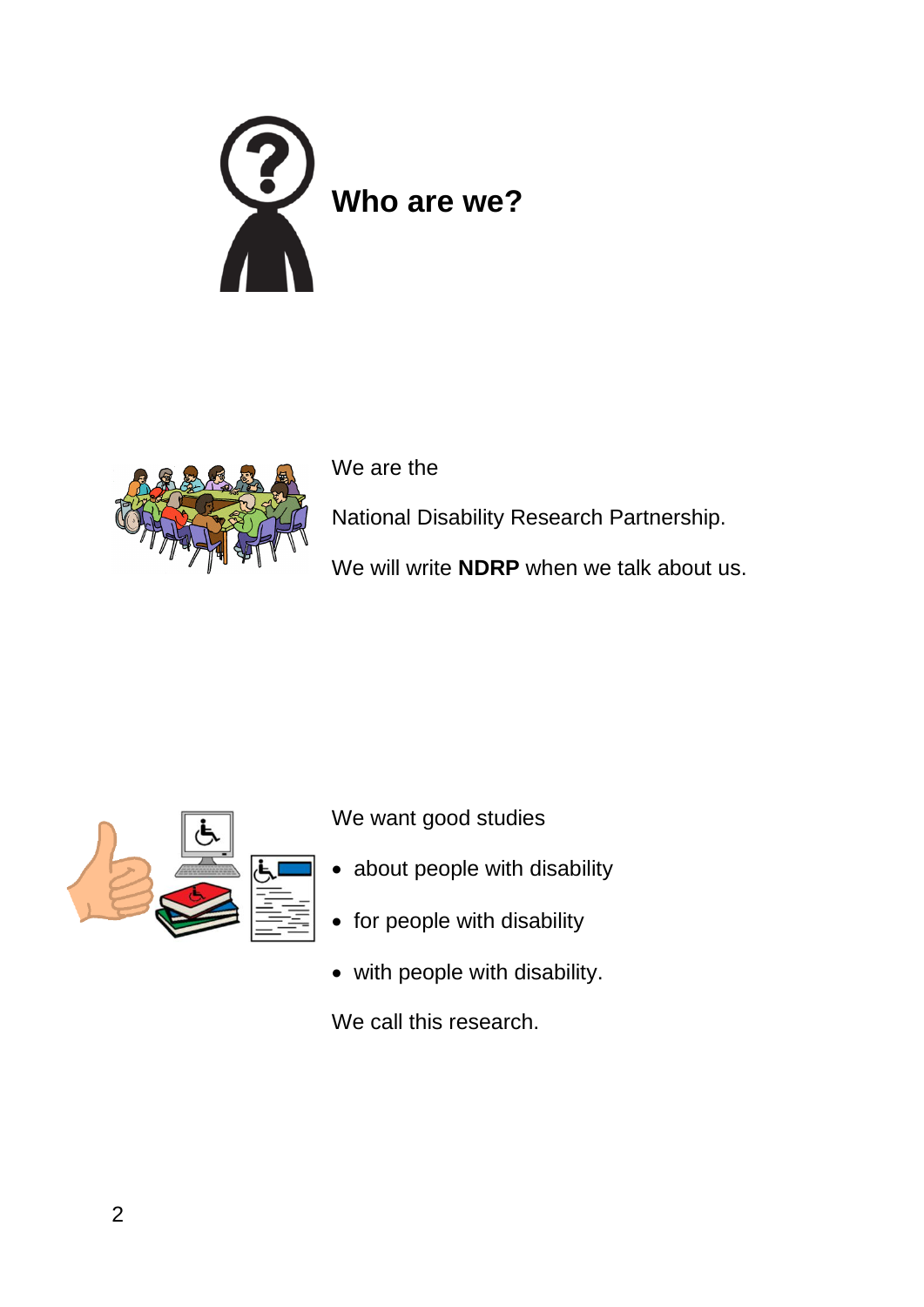

We have money to do this work.

It is for 2 years.



It is from the Department of Social Services.

They are part of the Australian Government.



Read about who works at the NDRP.



Go to page 17.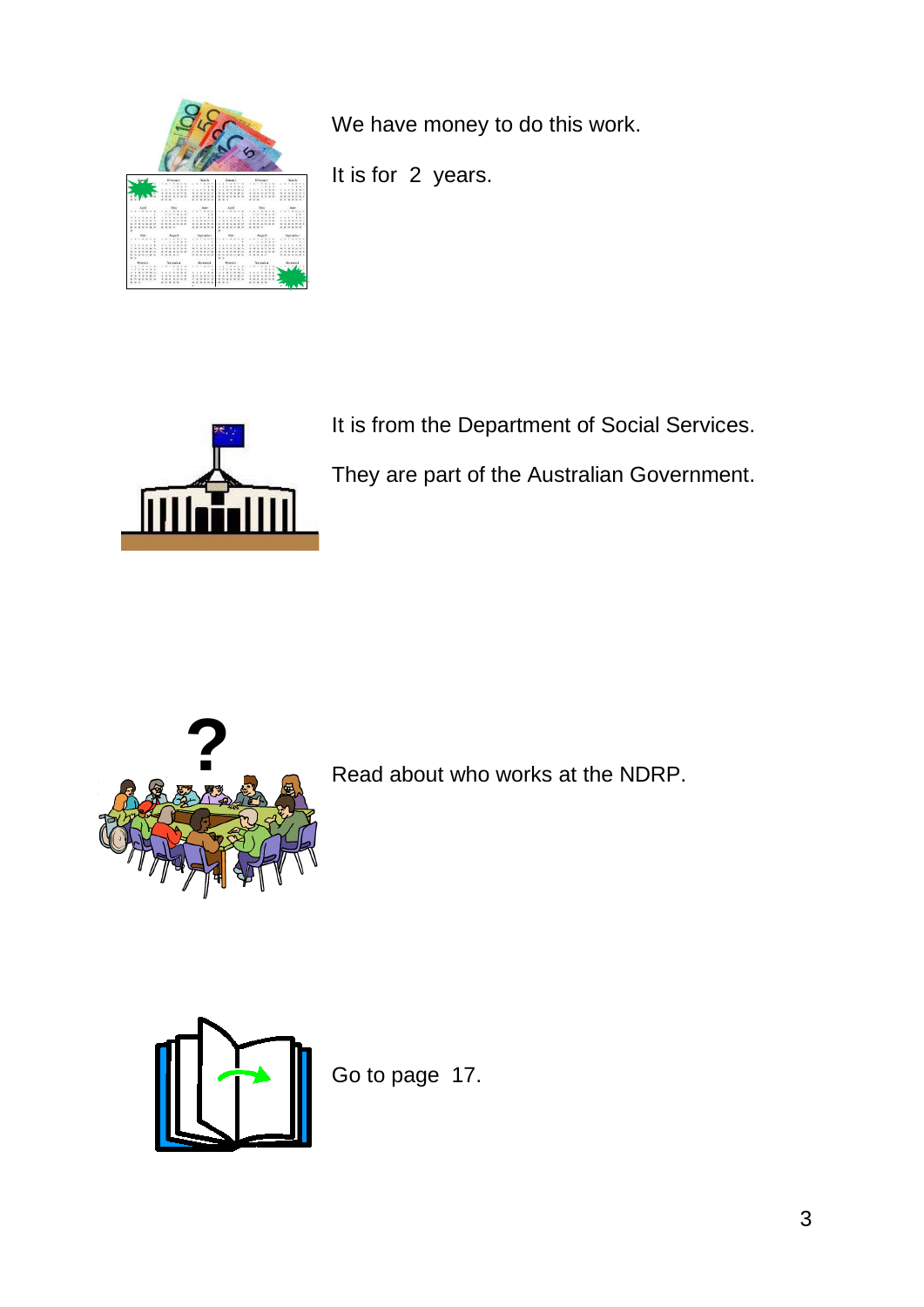

### **What we all want**



Australia has a big goal.



It is for people with disability to take part in all

parts of life. Like to

• go to the school they want to

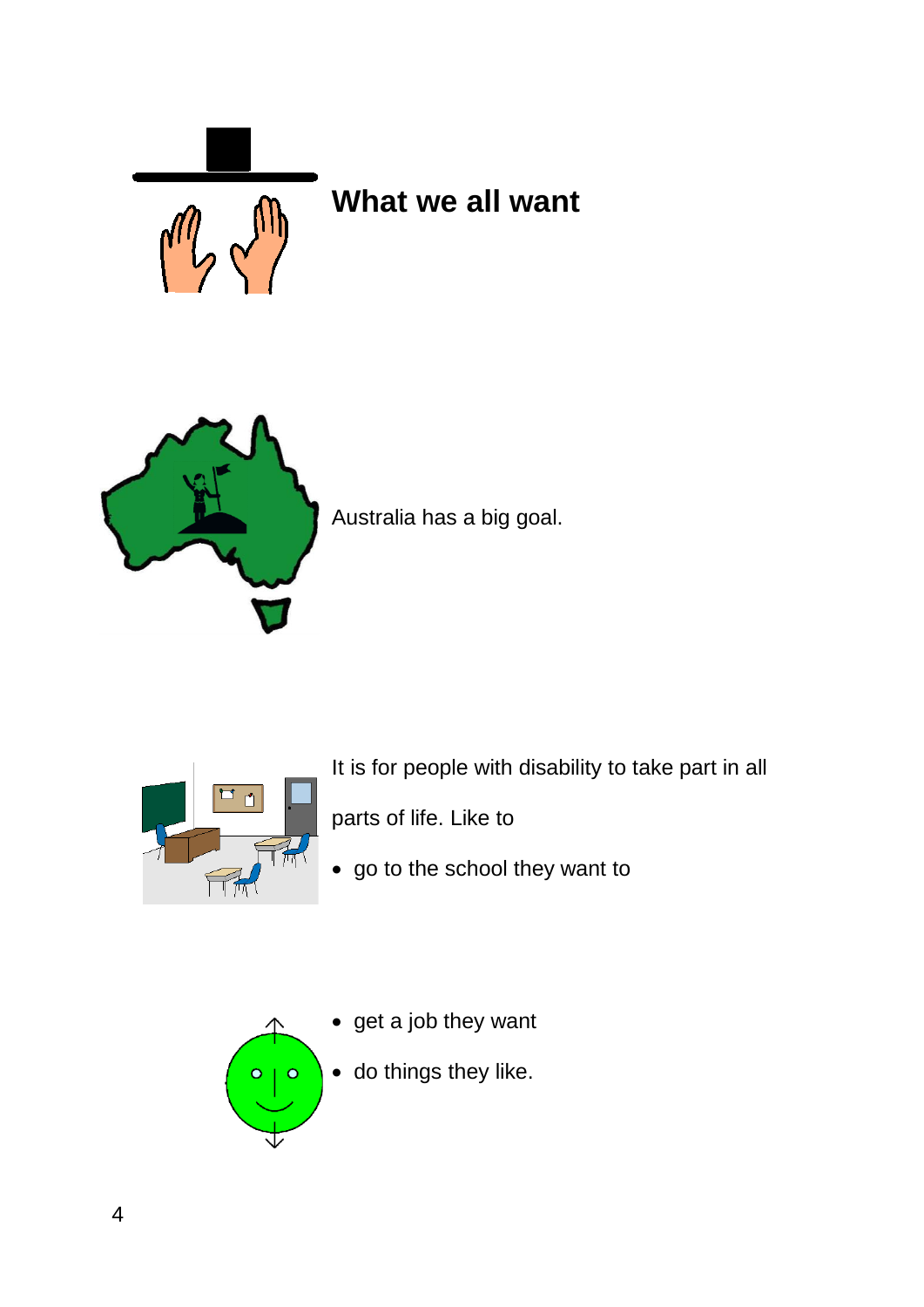

It is also

- to go to the doctor when they need to
- to get the help they need



- live where they want
- play sport they want.



To take part in all parts of life is also

- to feel safe
- for people to listen to people with disability



- to know what your rights are
- to have your rights met.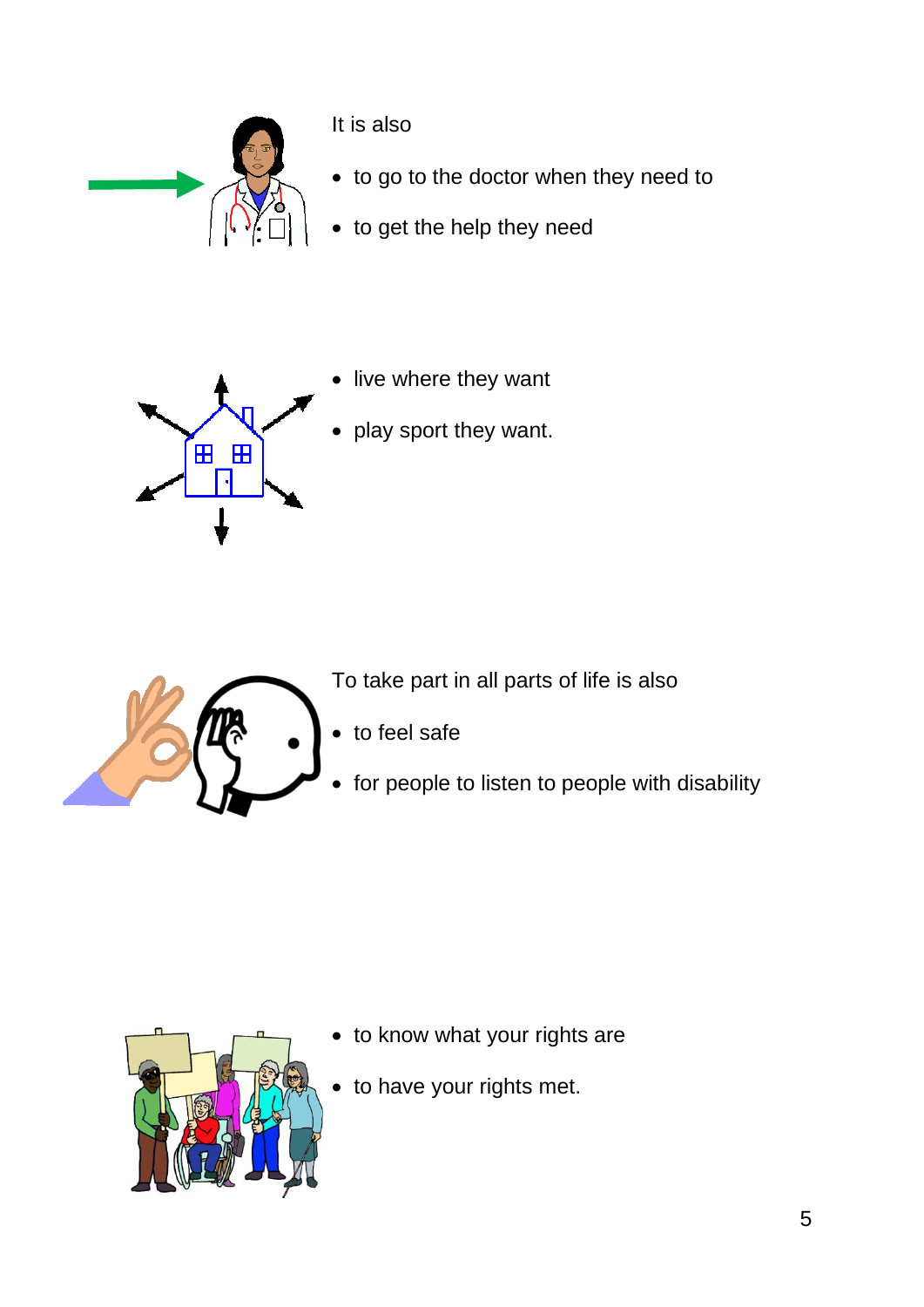

Different people need to be able to have this. Like

- old people
- children

#### **and**



• Aboriginal and Torres Strait Islander people

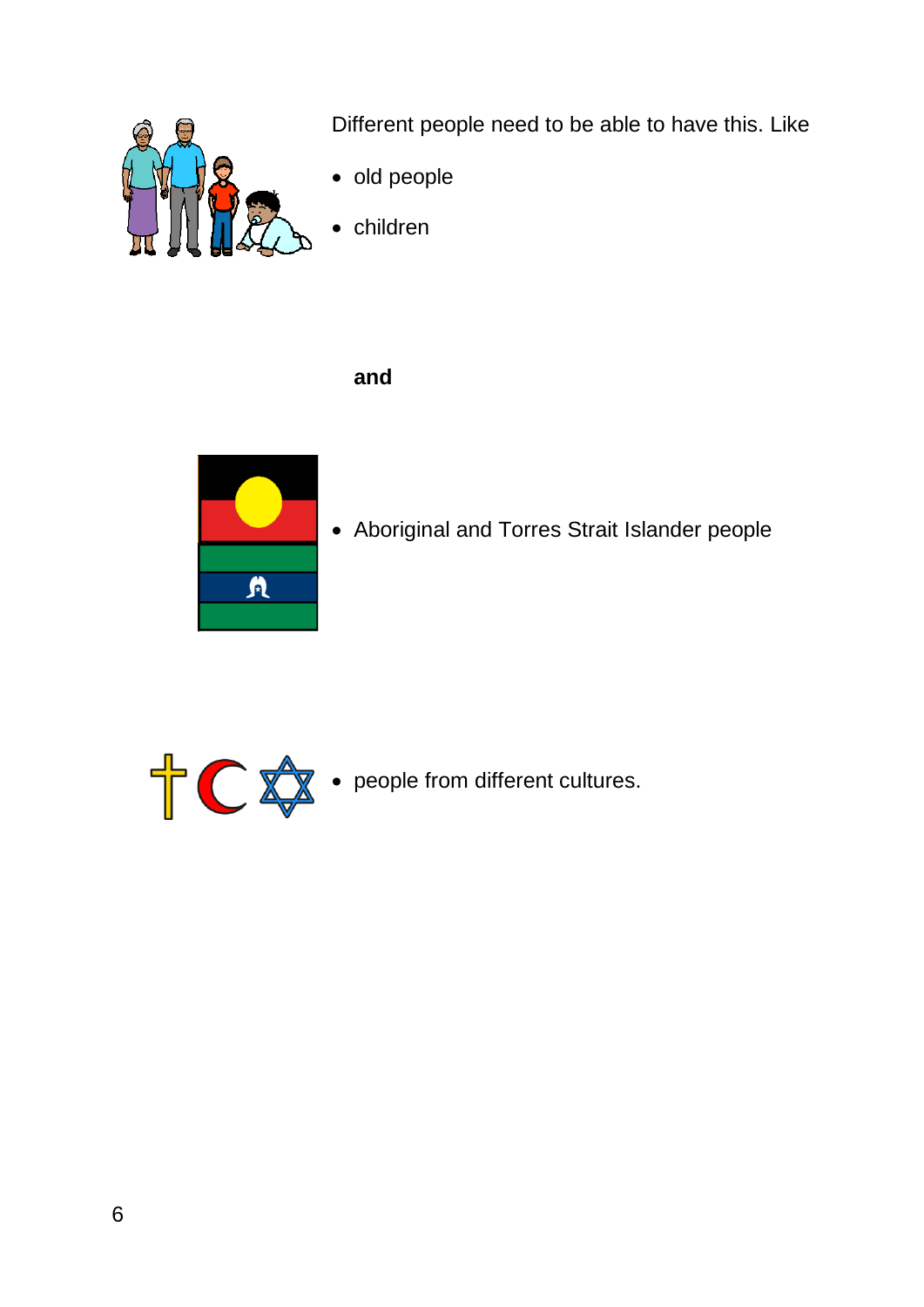

### **The problem**



There are some studies about

people with disability.

**But**



There is a lot we do **not** know.



The studies are about rights. Like a person with a disability has the right to choose who

they live with.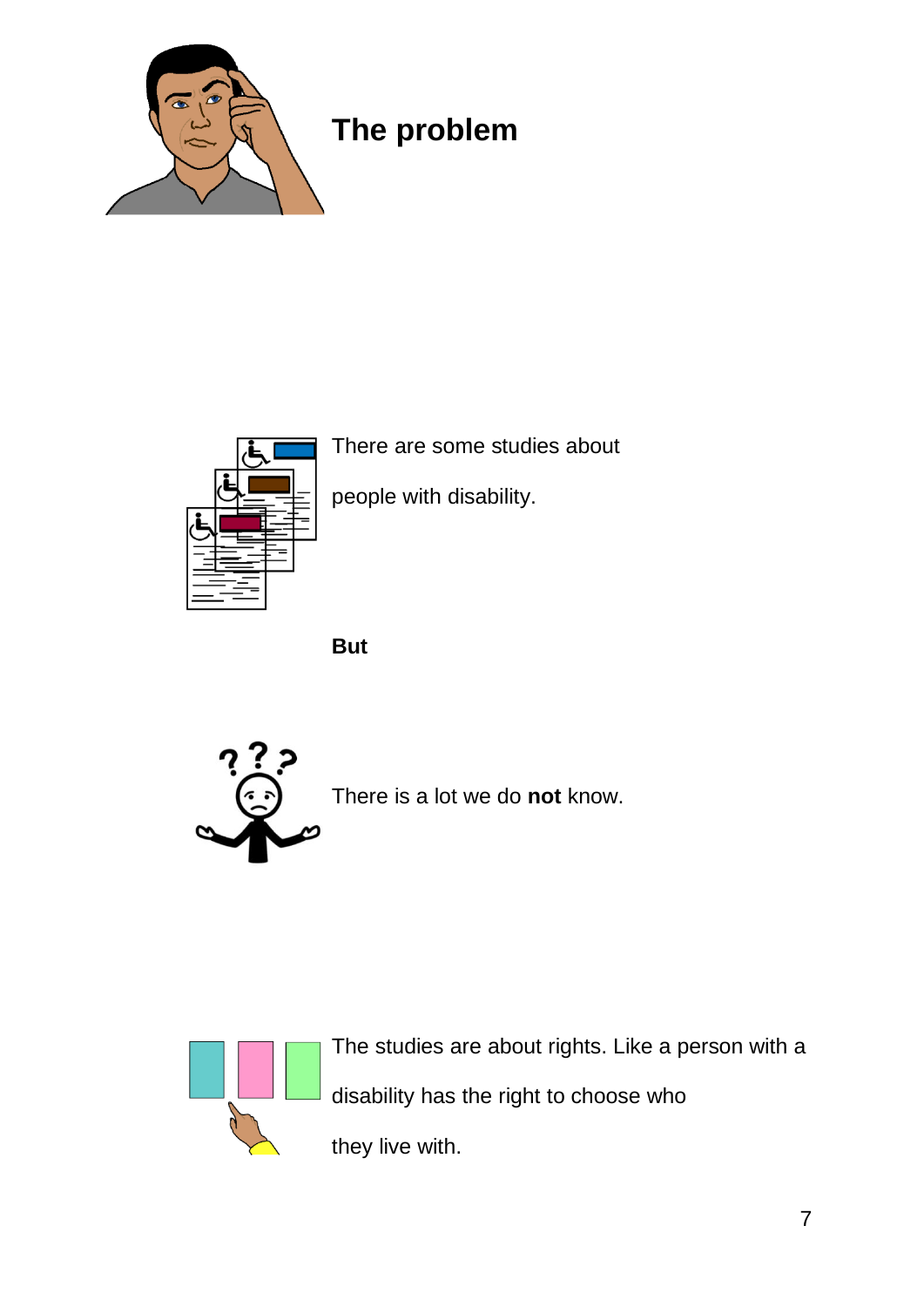

# **What will NDRP do?**



We need a plan to know what studies

- are being done in Australia now
- we need. Like what are the services that are best for different people.



We will help people from different places in Australia to work together.



Studies need to link with the rules.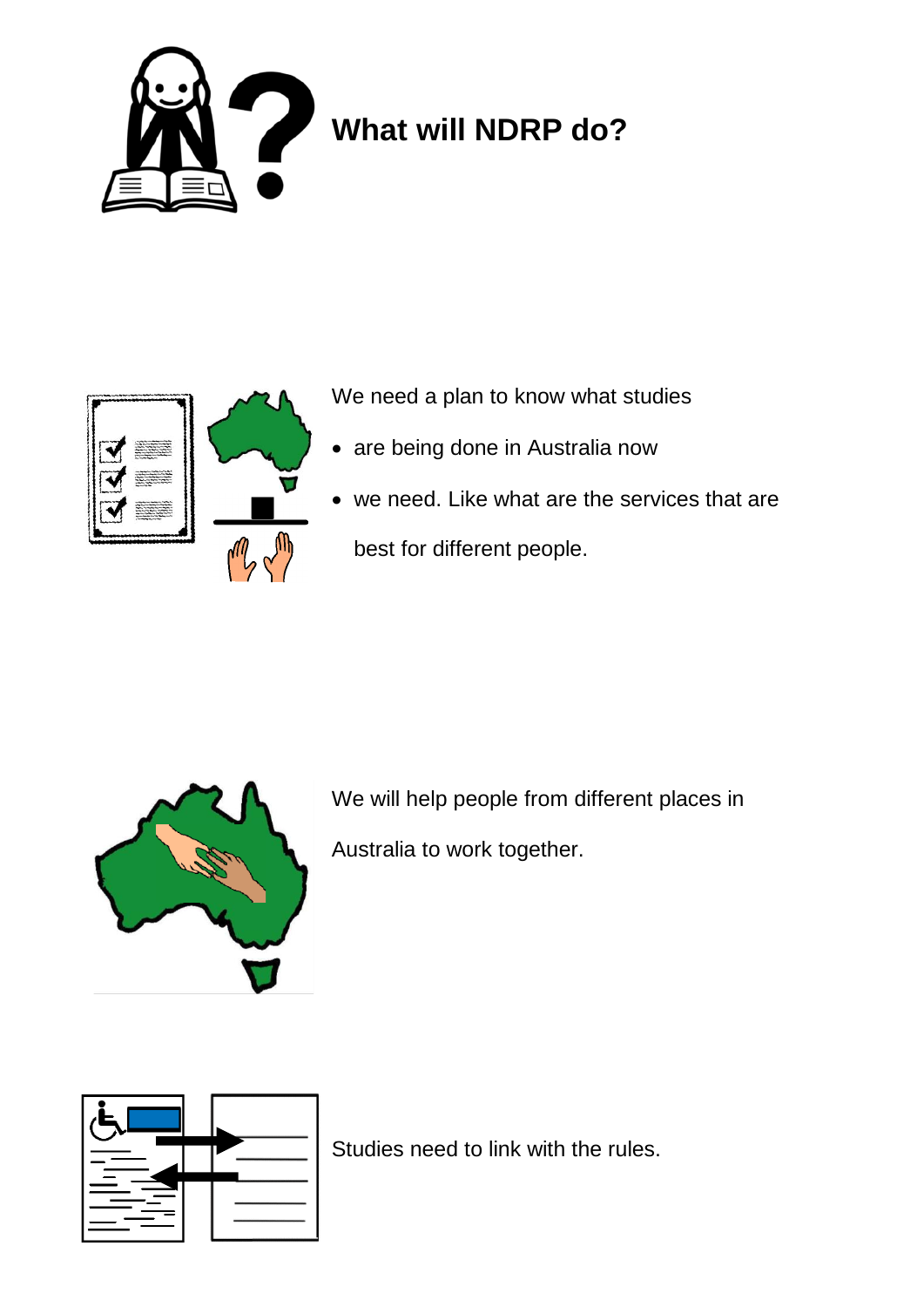

We will work together with

- people with disability
- families of people with disability
- groups of people with disability.
- advocacy groups that speak up for lots of people like them.



• people who do studies at universities. They are called researchers.



We will also work with

- government. Like the Victorian Government
- services. They give us the help we need.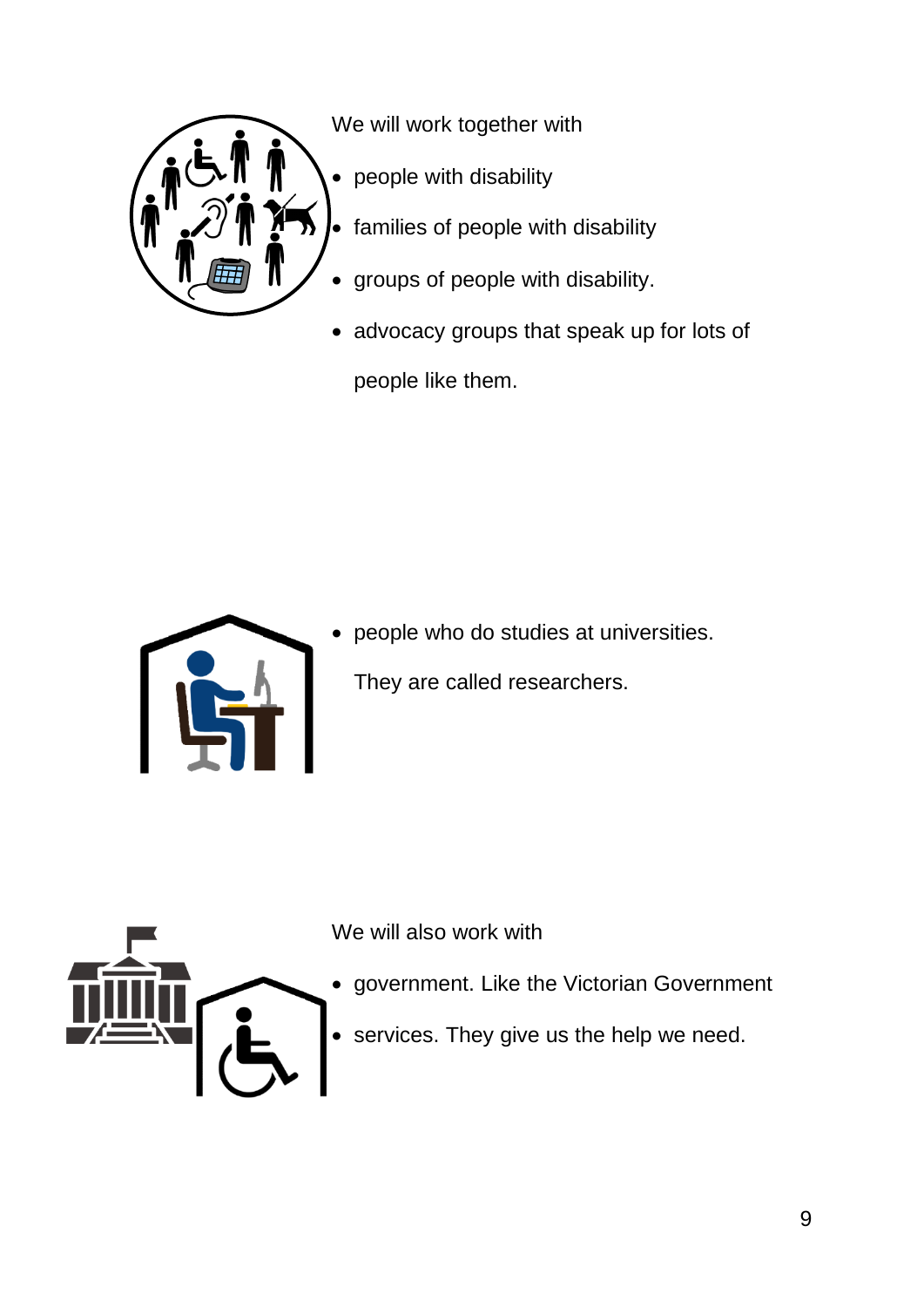

NDRP will write a book.

It will help researchers know how to do studies with people with disability.



NDRP will do studies with other groups.

The studies will help us

- work on some of the most important problems
- plan what other studies need to be done.



You can read about

- what studies we do
- what we find out.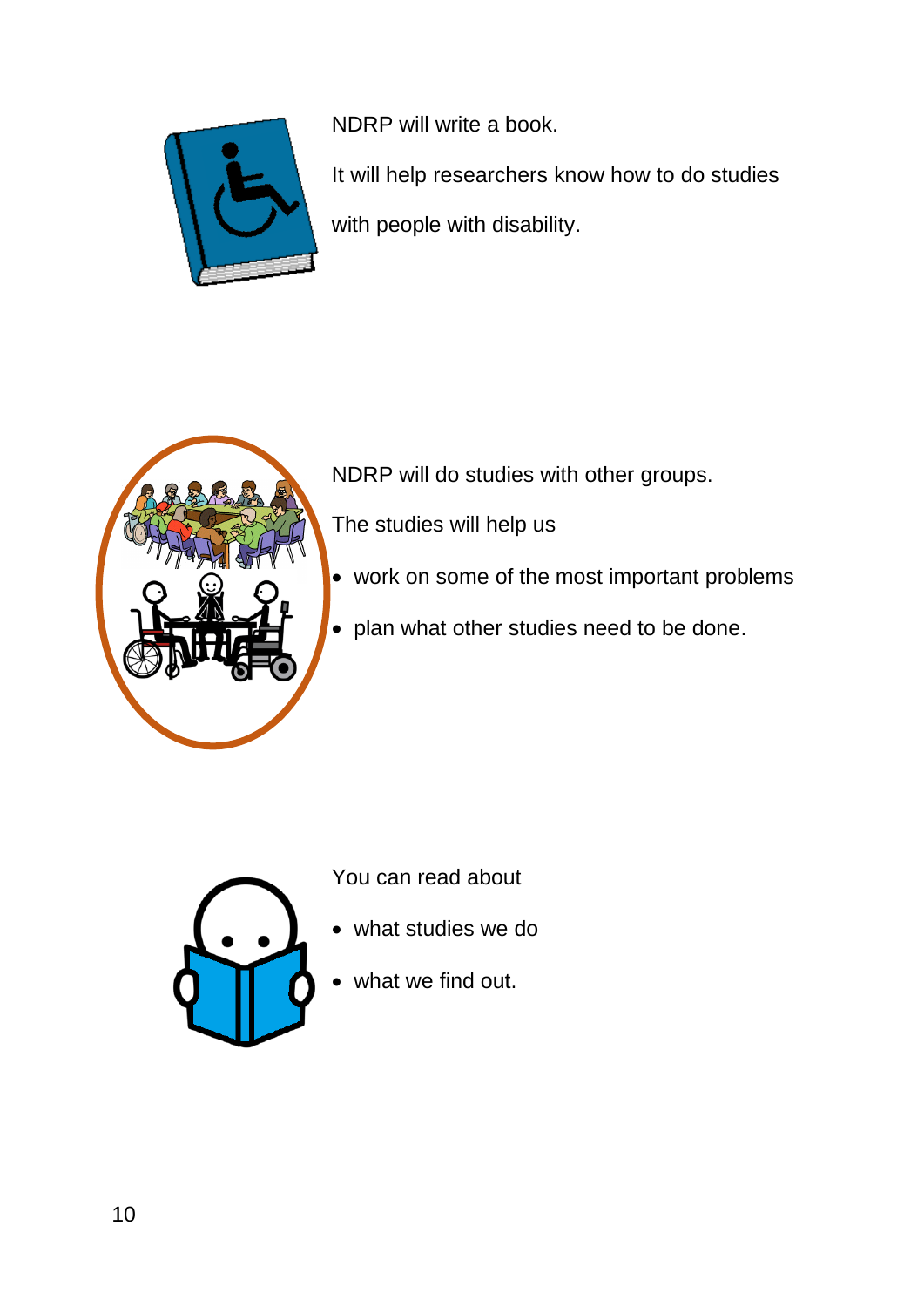

The information will be accessible.

Like reports will be

- on the website
- in Easy English
- in plain Language.



You may be able to hear it. Like on a Podcast.



You can also ask for information in other ways you may need. Like a different language.



All the studies will help us find new ways

to do things.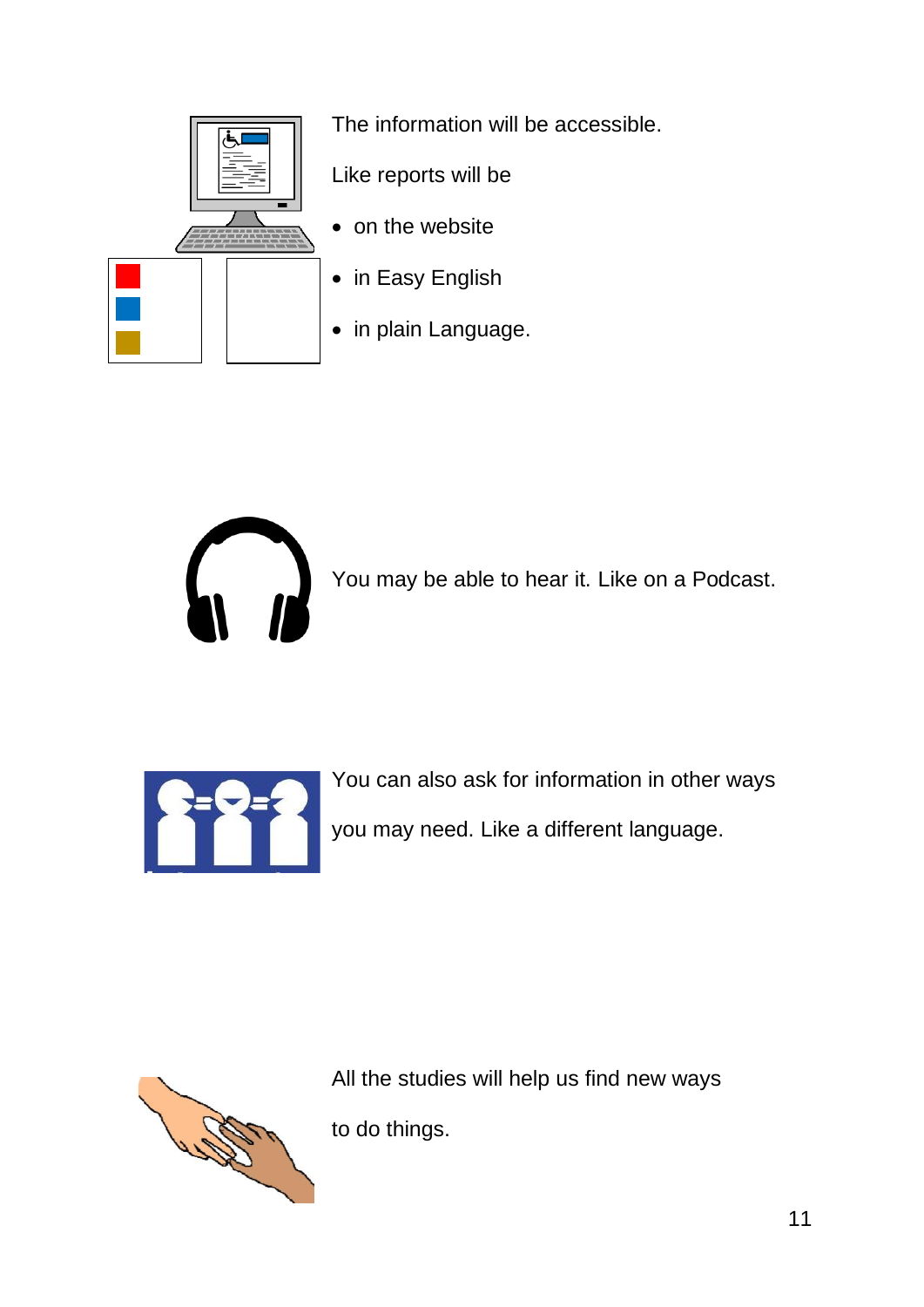

# **What has NDRP done now?**



We have a working group.



Go to page 15 to read about it.



We have a website. www.ndrp.org.au

We have a plan to talk with more people.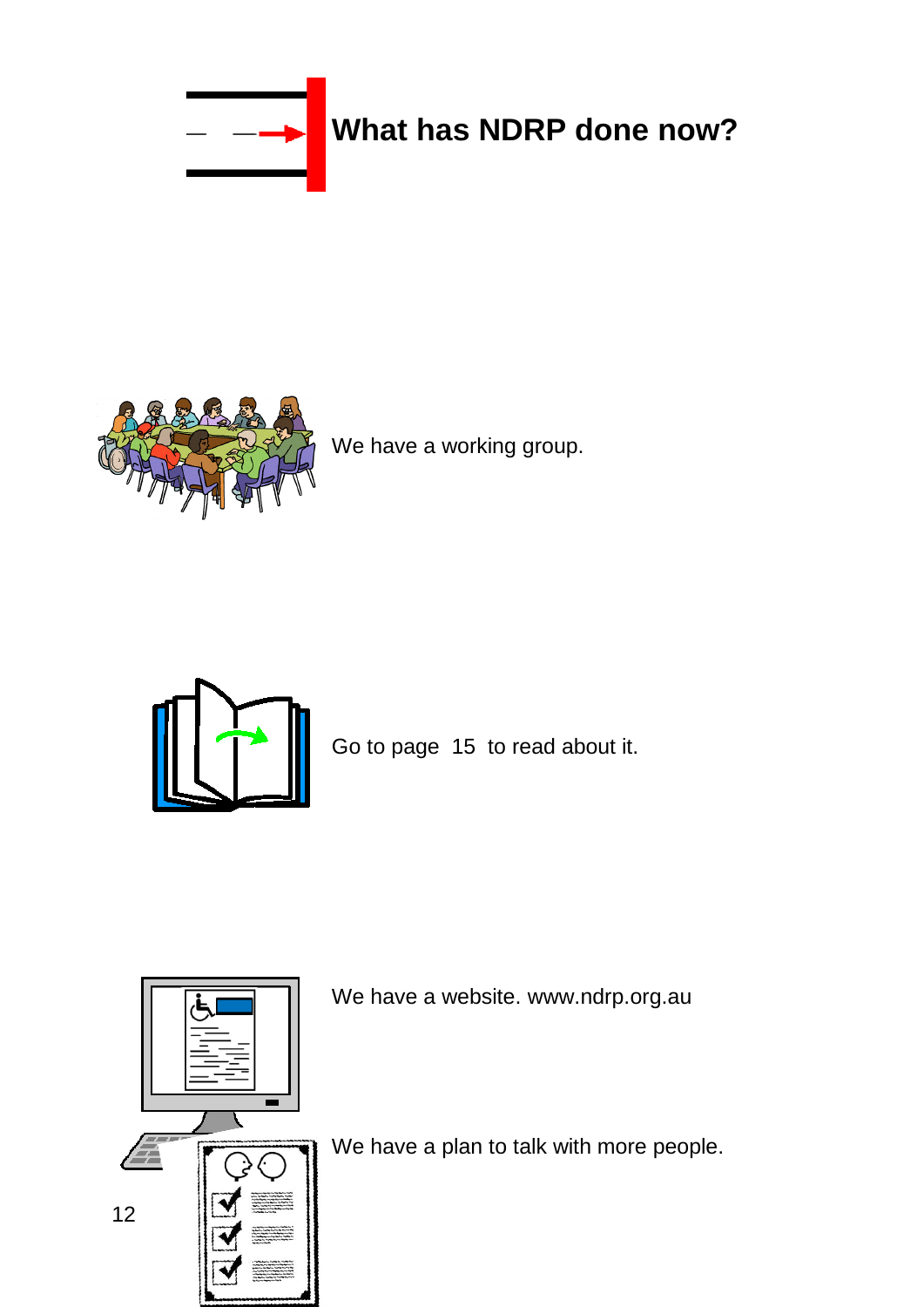It is called our **Communication Strategy.**



The NDRP want more people with lived

experience of disability on the working group.



We also have a mailing list.



You can tell us

- what you want to know more about
- topics you know a lot about
- ideas for studies.

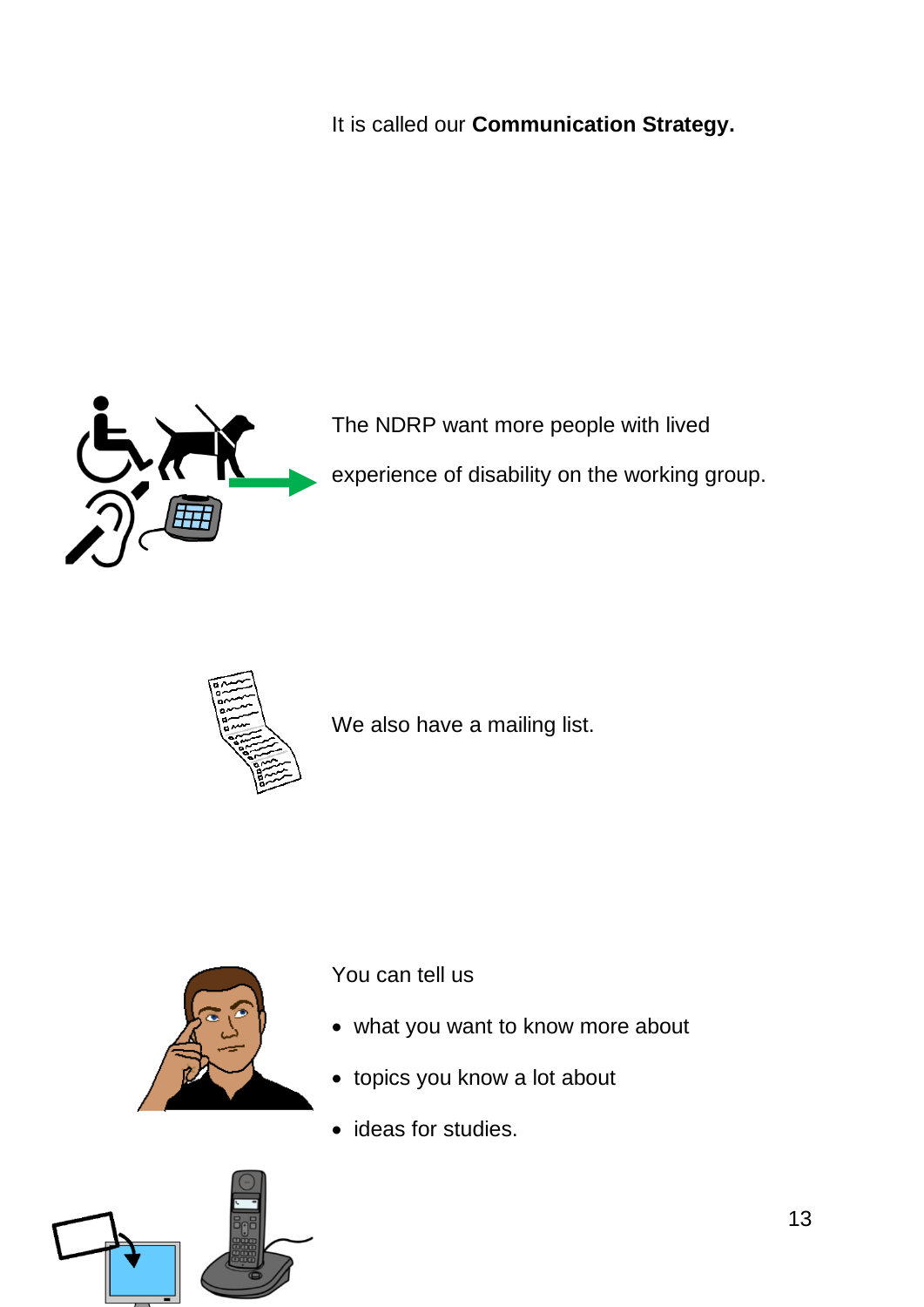Email Tessa.devries@unimelb.edu.au

Call 03 8344 2813

Images once list is here.

Other access methods? - Auslan? Or large print? Or braille? Will you do accessible word versions of plain lnaguage for the website – this is for screen readers?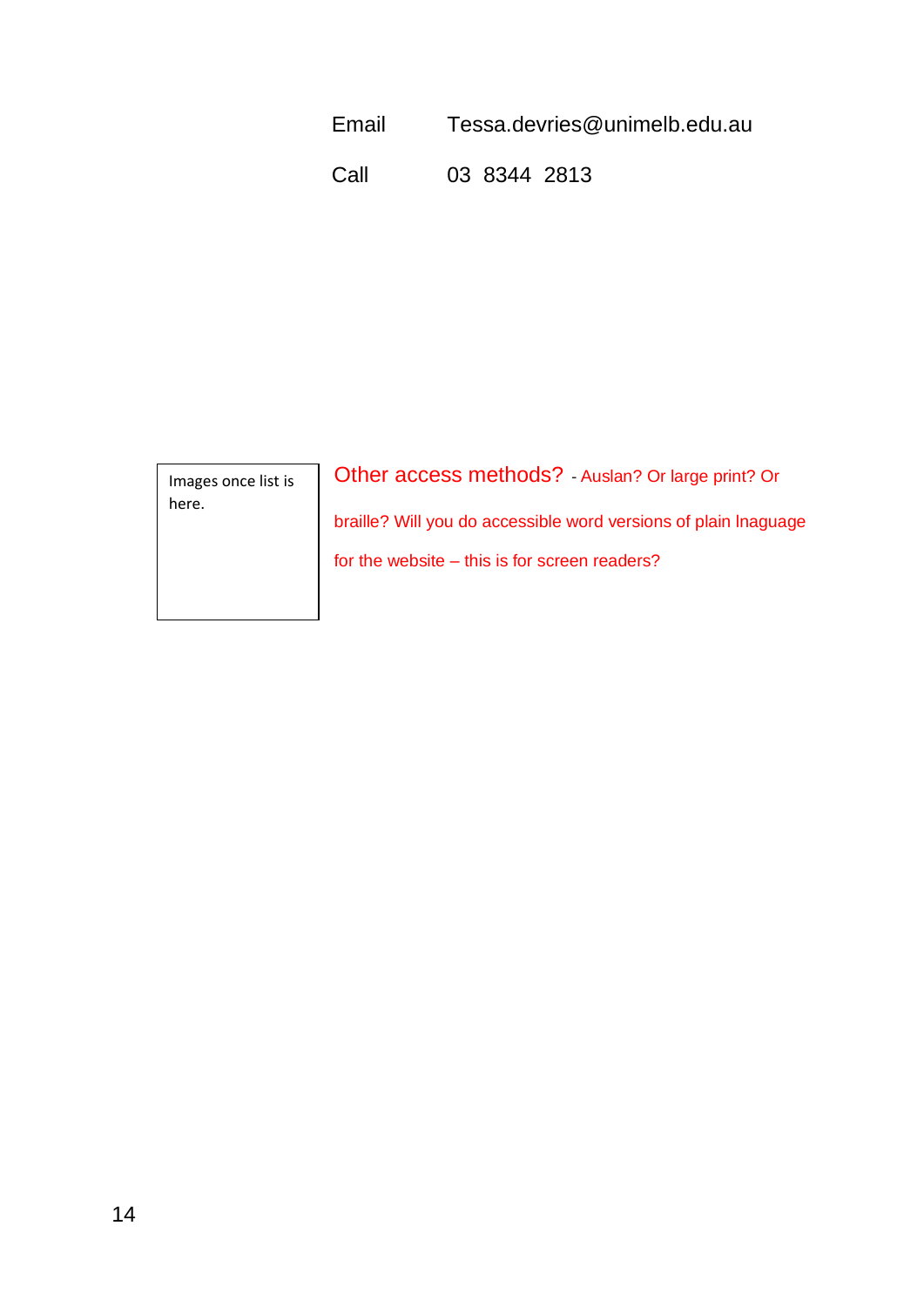

# **The NDRP**



The NDRP has a working group.



They help the NDRP do the plan.



The people in the group come from

- all parts of Australia
- different work places. Like
	- universities
	- National Disability Services
	- people who live with a disability.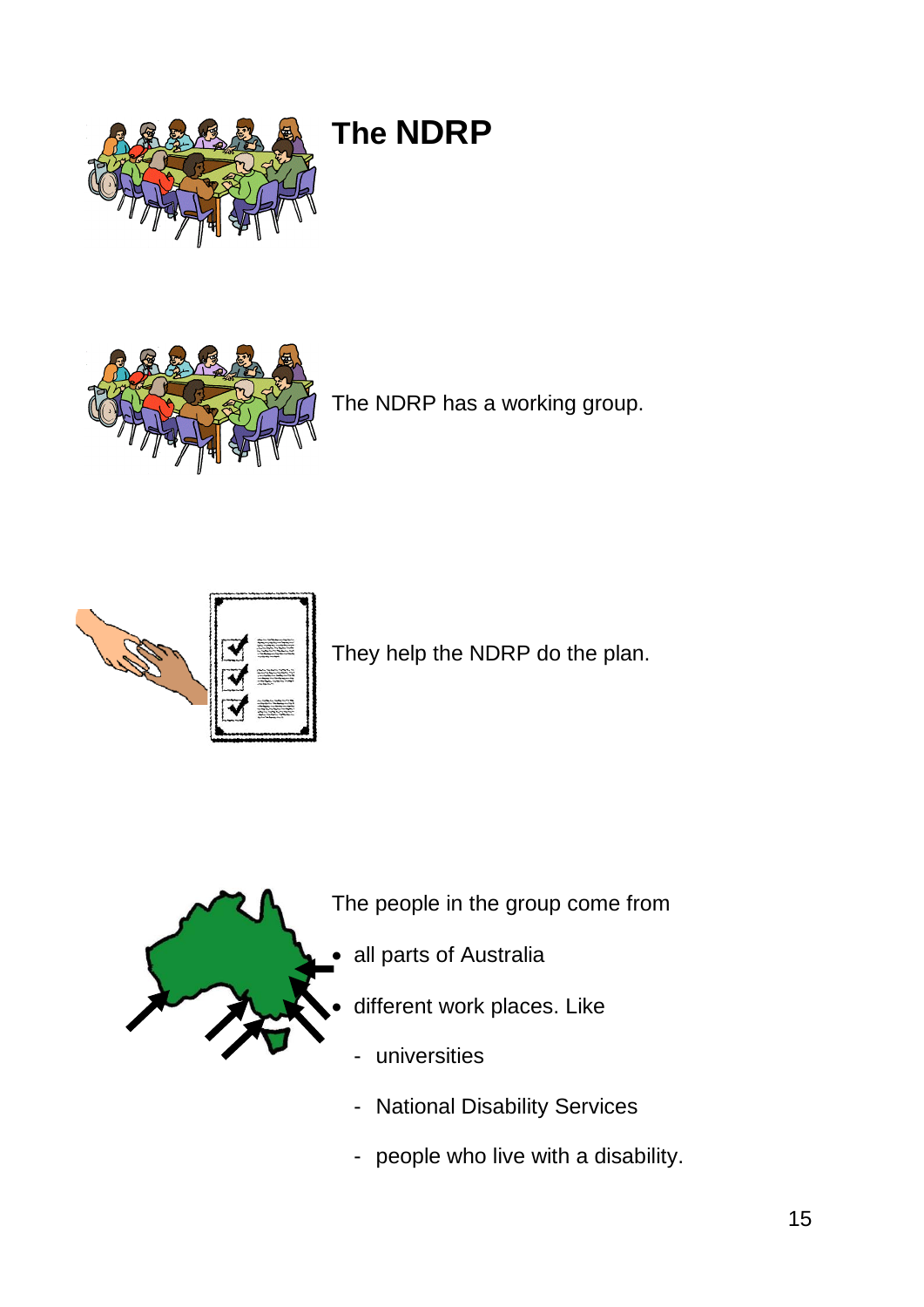

The working group are





Anne Kavanagh Bruce Bonyhady



Elizabeth Kendall Gordon Duff





Gwynnyth Llewellyn **Helen Dickinson** 

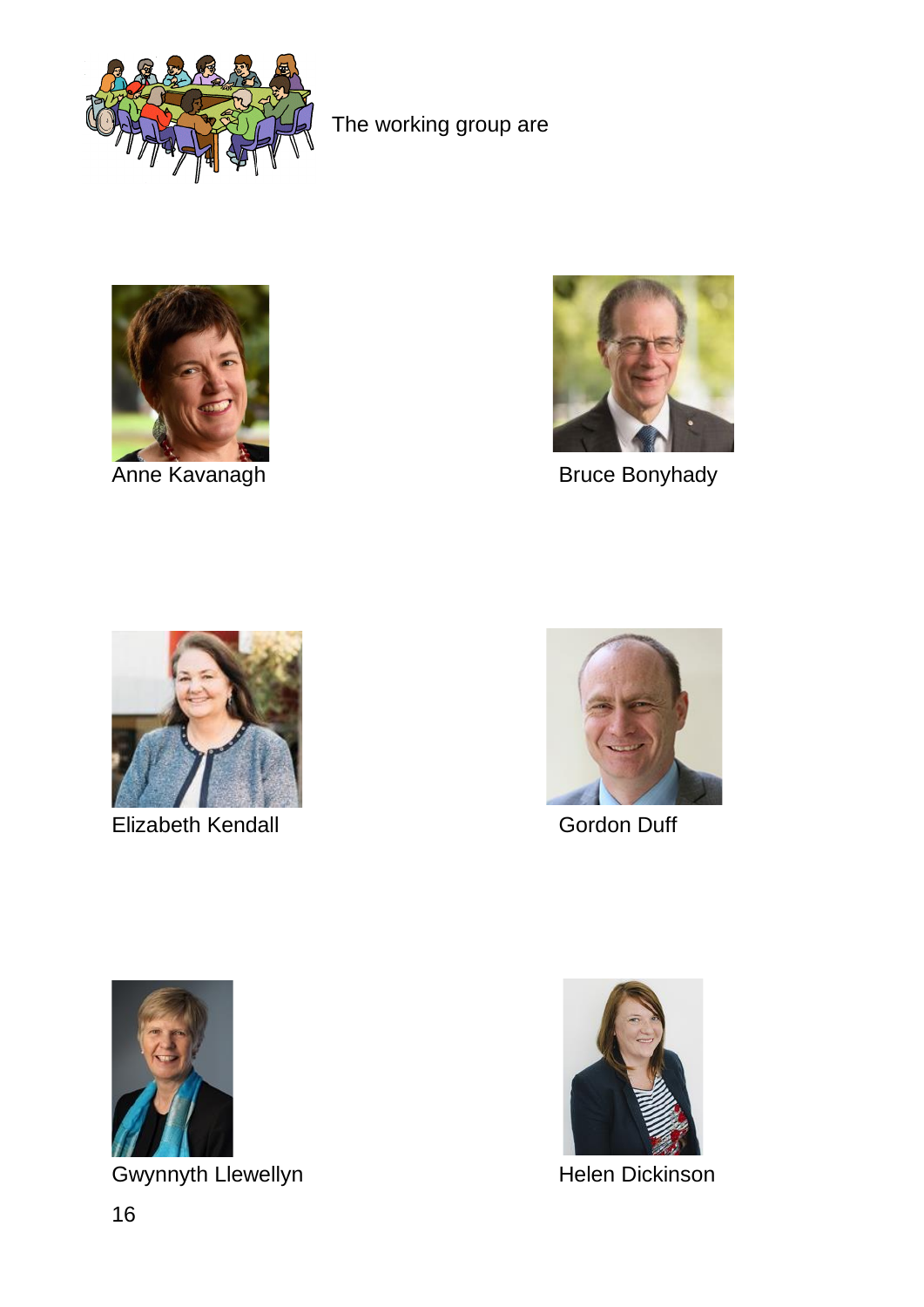

Jackie Leach Scully **Keran Howe** 





Lesley Chenoweth **Tessa de Vries**.